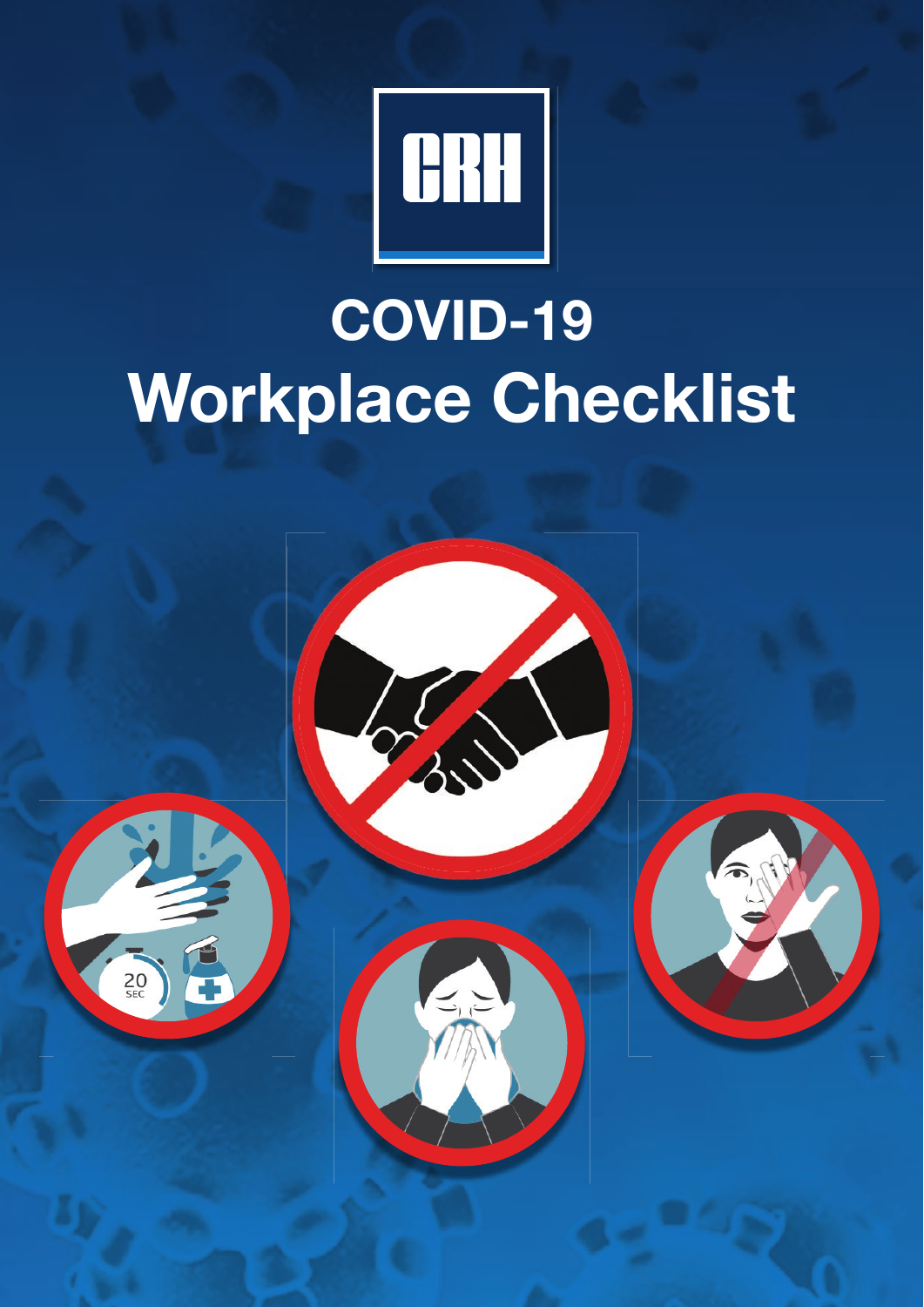

# **Example of a Site level Checklist COVID 19**

(this is working example only - please feel free to add any additional issue you wish)

| <b>Location / Site Name:</b>             |       |  |  |  |  |  |  |
|------------------------------------------|-------|--|--|--|--|--|--|
| Name of person completing the checklist: |       |  |  |  |  |  |  |
| Signature:                               | Date: |  |  |  |  |  |  |



**A specific CRH " Workplace Guidance note on COVID 19" document has been developed to assist in this process and it includes best**  practice, practical ideas and suggestions to assist operational teams in their discussions.

**A specific CRH "Working Safely from Home" guidance notehas been developed to assist those working from home.**



Working Draft Only

### **CRH**

# **WORKING SAFELY FROM HOME** PRACTICAL GUIDANCE NOTE

# When completing the form:

If any of the questions on the checklist do not apply to your site, simply write "**Not applicable**" in the Note section under the question.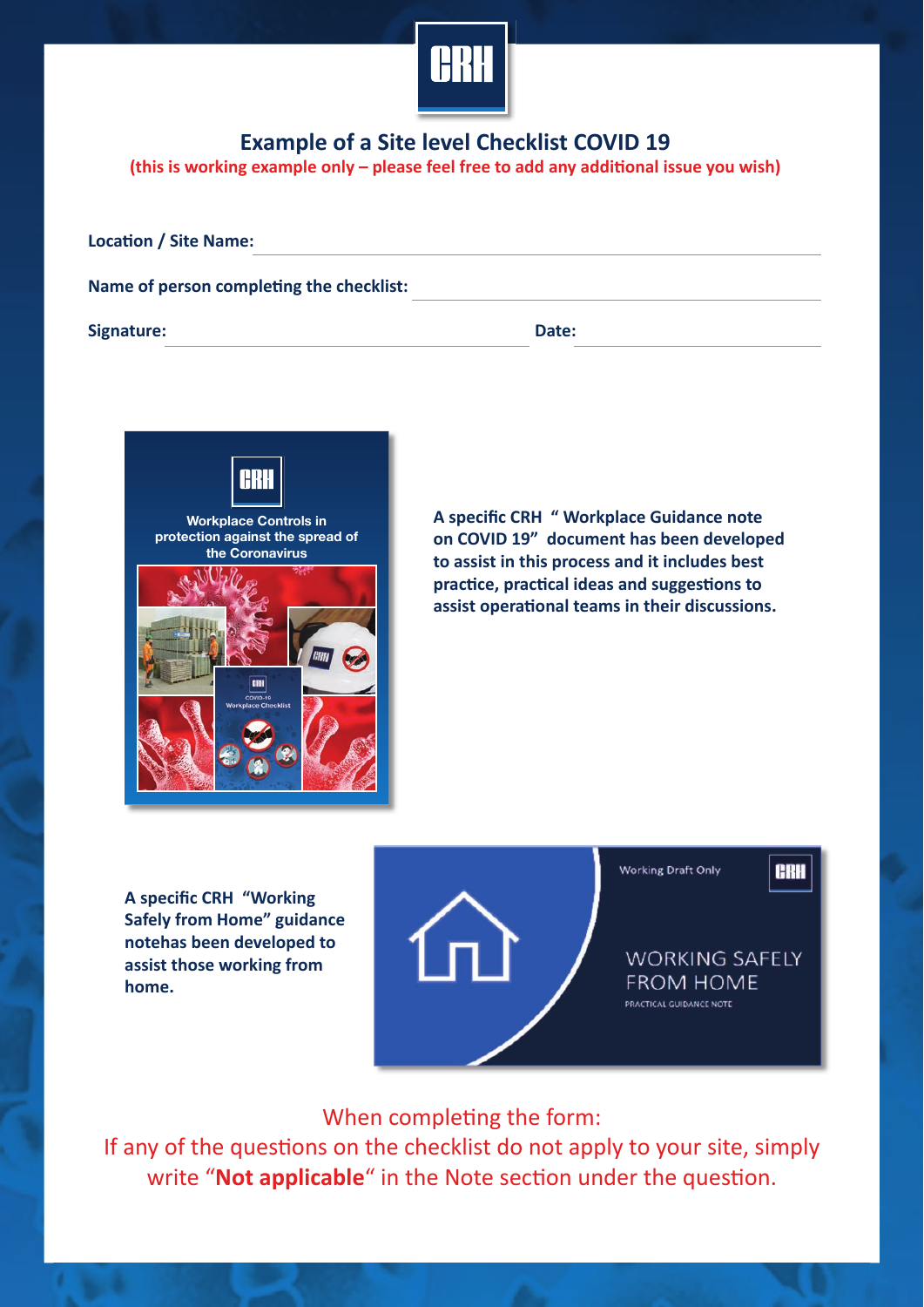

# **1. Information and Training**

• How are people welcomed at the entrance/reception? (clear instruction - no handshaking, safe distancing, high visibility posters/signs – see CRH templates/signs available on the Safety Sharepoint around social distancing / hand hygiene etc. There are also multi-lingual signs available on the Sharepoint).

❑ Yes ❑ No

#### **NOTES**

• Have employees and contractors been informed about the extra measures and precautions?

❑ Yes ❑ No

#### **NOTES**

• Are employees and contractors aware of the way the virus is spreading/transferred (dropplets via coughing, sneezing, but also via surfaces)?

❑ Yes ❑ No

### **NOTES**

• Is the level of cleaning increased with priotity attention for surfaces, handles, buttons, telephones, printers (anything touched)?

❑ Yes ❑ No

#### **NOTES**

- Is there a plan/procedure in place to disinfect the workplace when an employee leaves the workplace due to illness? (see guidance on CRH Safety Sharepoint).
	- ❑ Yes ❑ No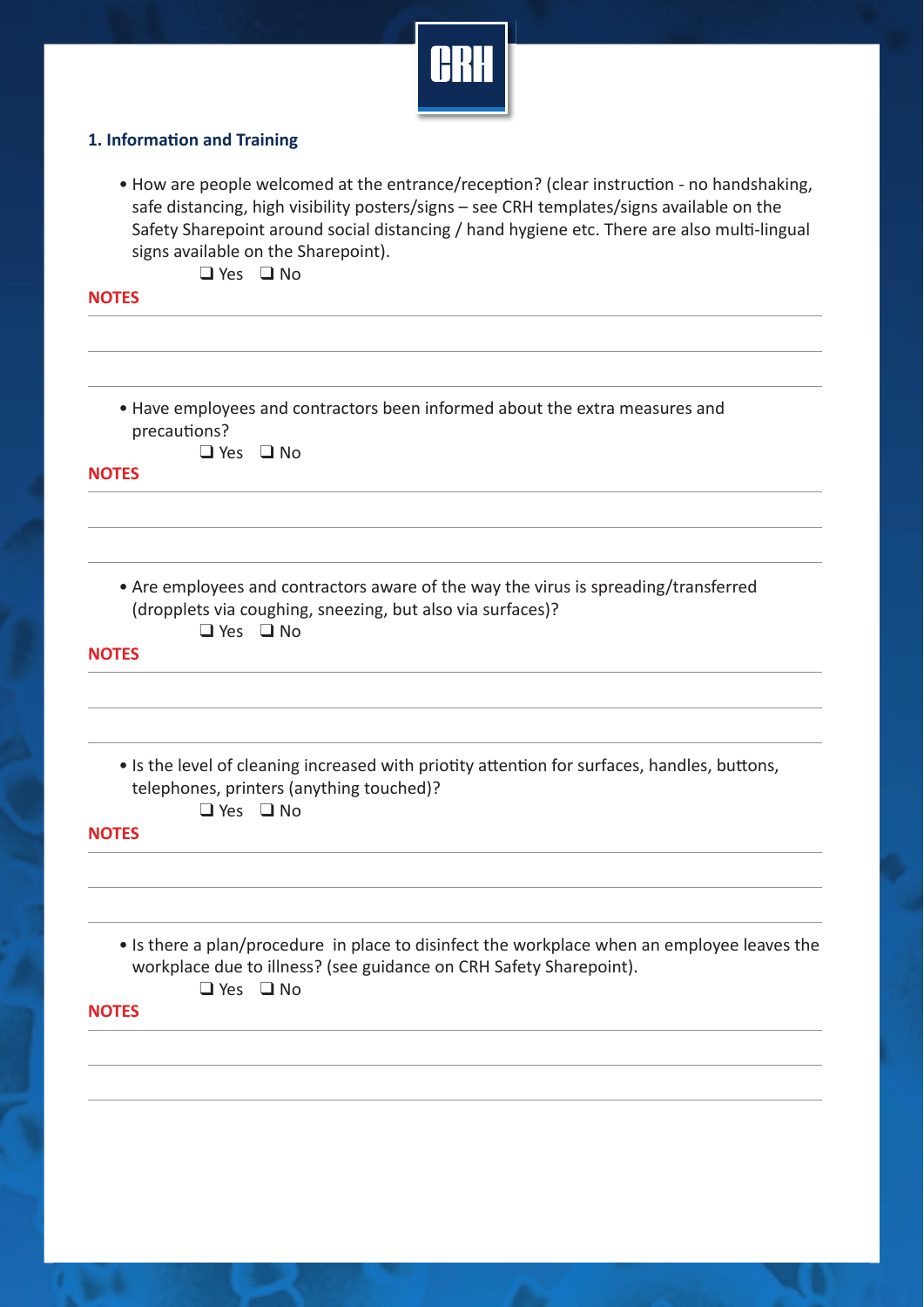

# **2. Working with Contractors / Third Parties**

• Are they informed regarding the extra and measures around COVID-19 at the site?

❑ Yes ❑ No

# **NOTES**

|                      |  | • Are they involved in toolbox talks related to COVID-19 activities? |  |
|----------------------|--|----------------------------------------------------------------------|--|
| $\Box$ Yes $\Box$ No |  |                                                                      |  |

**NOTES**

• Do they have access to hand sanitiser and access to hand washing facilities? ❑ Yes ❑ No

#### **NOTES**

# **3. Check / Monitor Employees**

- Is there a procedure for dealing with employees or contractors who present with mild flu symptoms and/or a mild cough (send them home immediately)?
	- ❑ Yes ❑ No

**NOTES**

• Are employees with a slightly increased body temperature (already >= 37,3 °C) send to a doctor (after announcement by phone)?

# ❑ Yes ❑ No

**NOTES**

• Is this requirement communicated to managers and supervisors at the site?

❑ Yes ❑ No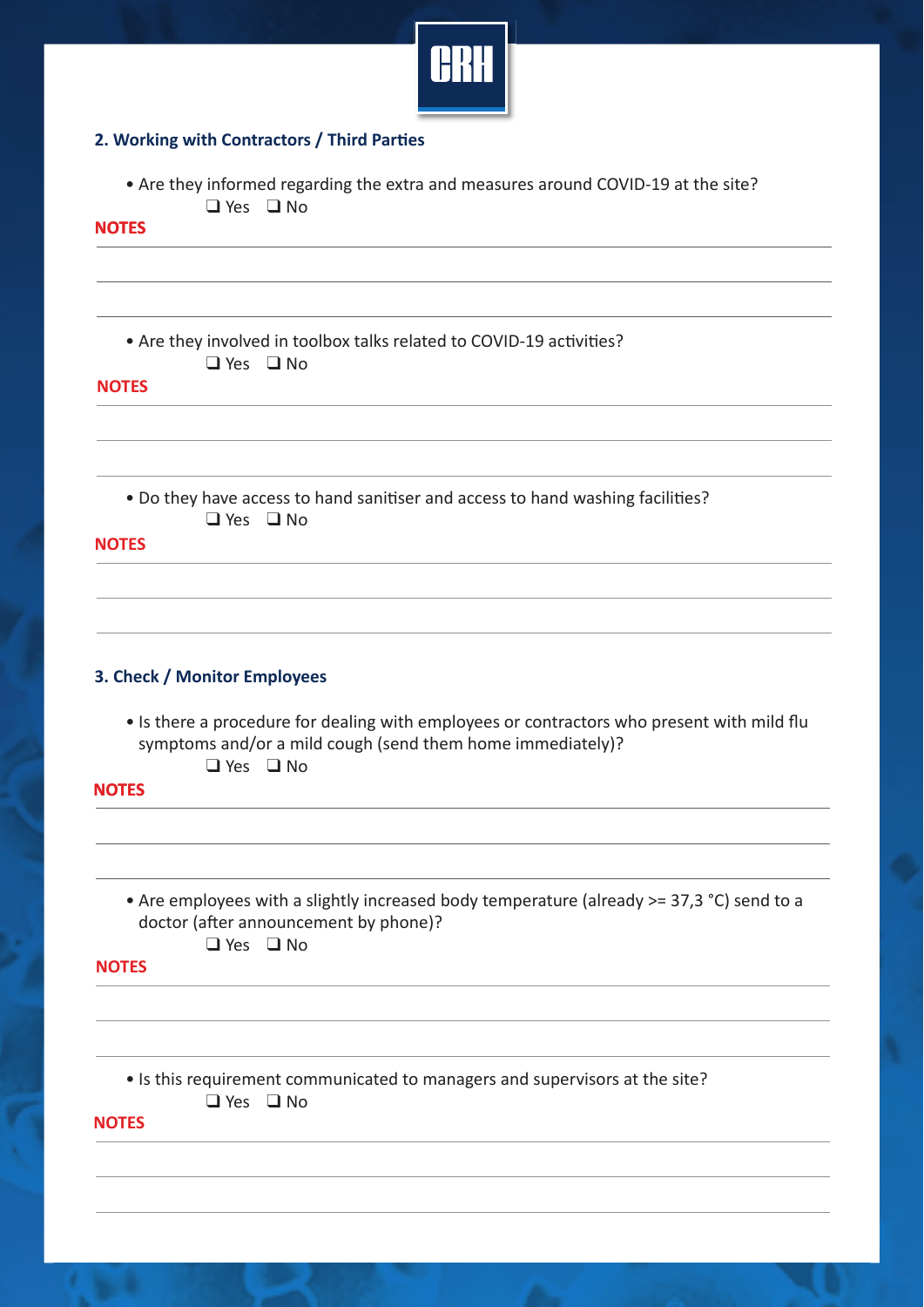

• Is home working being used for all workers who can work from home? ❑ Yes ❑ No

# **NOTES**

• Have employees with underlying health conditions (for example asthma , diabetes, heart conditions) been identified? ❑ Yes ❑ No

#### **NOTES**

• Has medical advise been sought in relation to those with underlying health conditions? ❑ Yes ❑ No

## **NOTES**

# **4. Facilities**

• Are there facilities for workers to regularly to wash hands?

# ❑ Yes ❑ No

#### **NOTES**

• Are paper towels / tissues and no touch lid bins (where you can dispose of the tissue without your hands having to touch the bins, such as a foot pedal) provided? ❑ Yes ❑ No

#### **NOTES**

- Are instructions provided on how to wash hands correctly? (see posters on CRH Sharepoint which can be used).
	- ❑ Yes ❑ No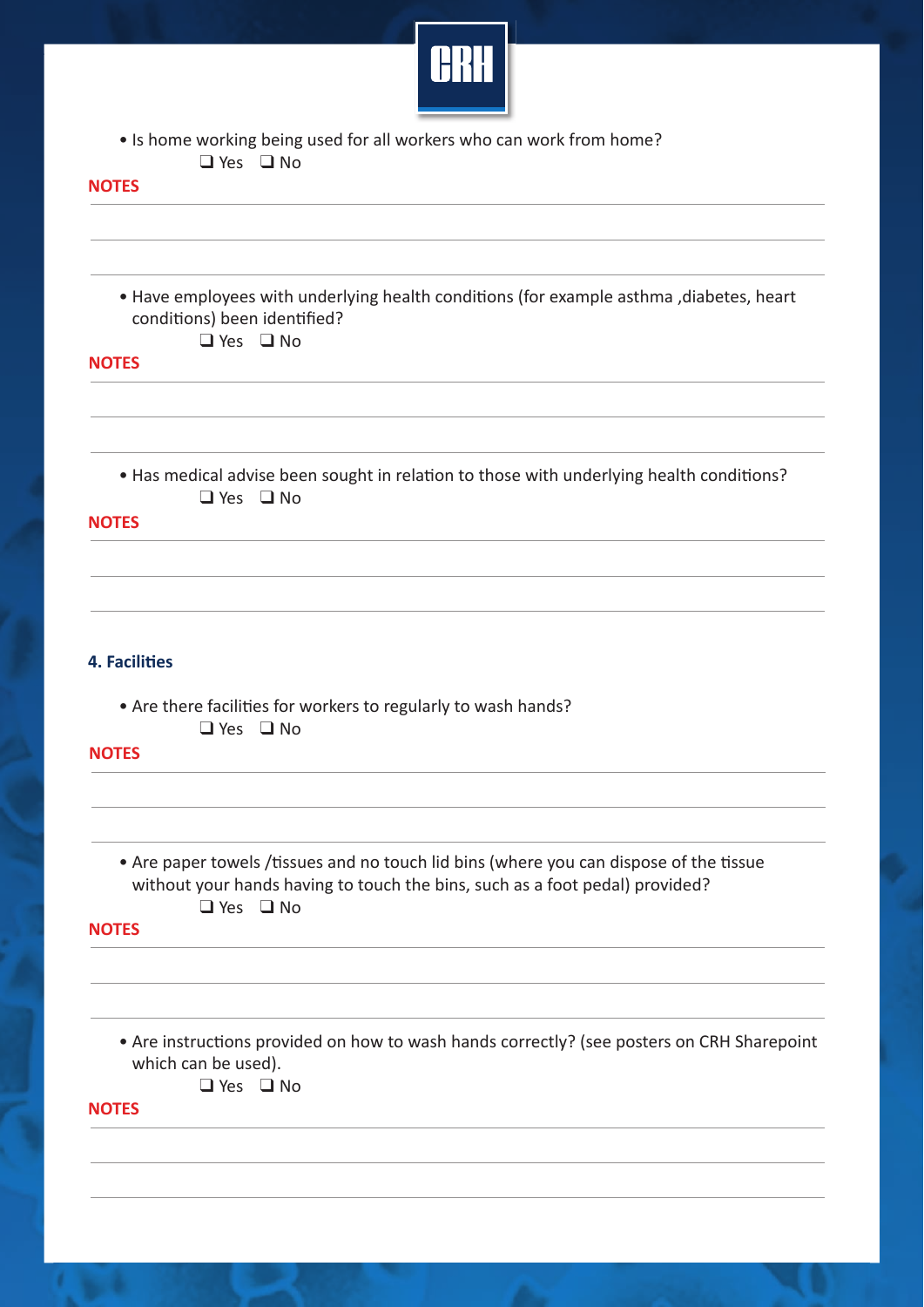

• Are the guidelines / signs in place regarding Social Distancing and Hygiene? - see Safety Sharepoint for examples.

# ❑ Yes ❑ No

# **NOTES**

- Have measures been taken in the canteen to eat at a distance from each other? see CRH sign example in Sharepoint. ❑ Yes ❑ No **5. Workplace** • Can people work at a sufficient distance from each other? ❑ Yes ❑ No • Are rooms ventilated enough? Could extra windows or doors be opened? ❑ Yes ❑ No • Have measures been taken to prevent contamination via materials (cleaning of tools and work equipment used by several employees) - for example keyboards, access doors, pens, pencils, calculators? ❑ Yes ❑ No • Has consideration been made of keeping key (process critical) people (such as the kiln operator, mill operator or key maintenance people) apart as much as possible (using **NOTES NOTES NOTES NOTES**
	- different offices, basing them in different areas of the plant, different work hours?) ❑ Yes ❑ No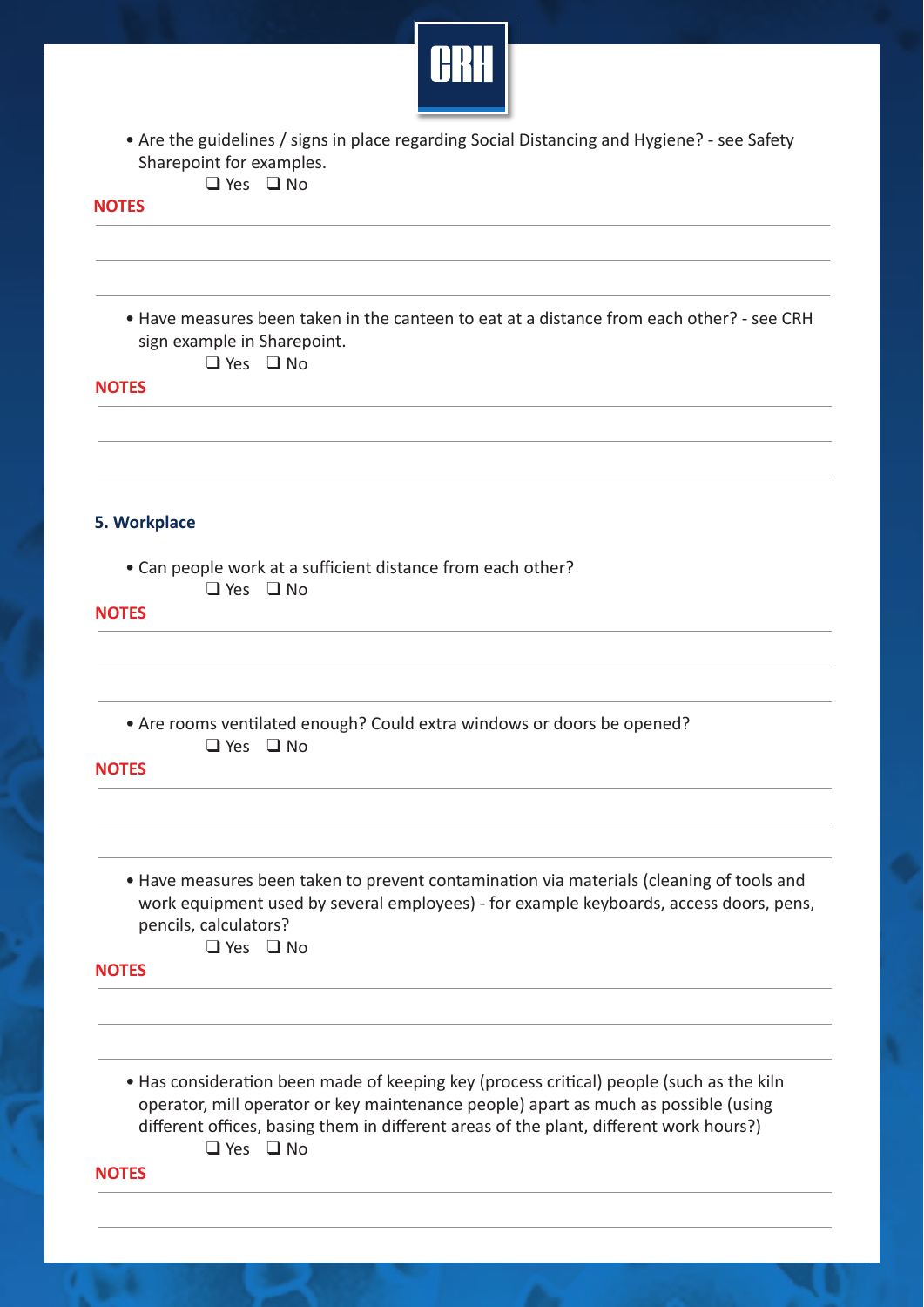

• Within shifts, are people been kept away from each other as much as possible? ❑ Yes ❑ No

#### **NOTES**



# **6. Elevators**

• Are elevators taken out of service or is there a notice that they may be used as little as possible and only where social distancing requirements can be met?

❑ Yes ❑ No

#### **NOTES**

#### **7. Meeting Rooms**

• Are non-essential meetings cancelled? ❑ Yes ❑ No

#### **NOTES**

• Are essential meetings limited in time? ❑ Yes ❑ No

**NOTES**

• The number of participants is limited? ❑ Yes ❑ No

#### **NOTES**

• Are (meeting) rooms cleaned and ventilated after meetings?

❑ Yes ❑ No